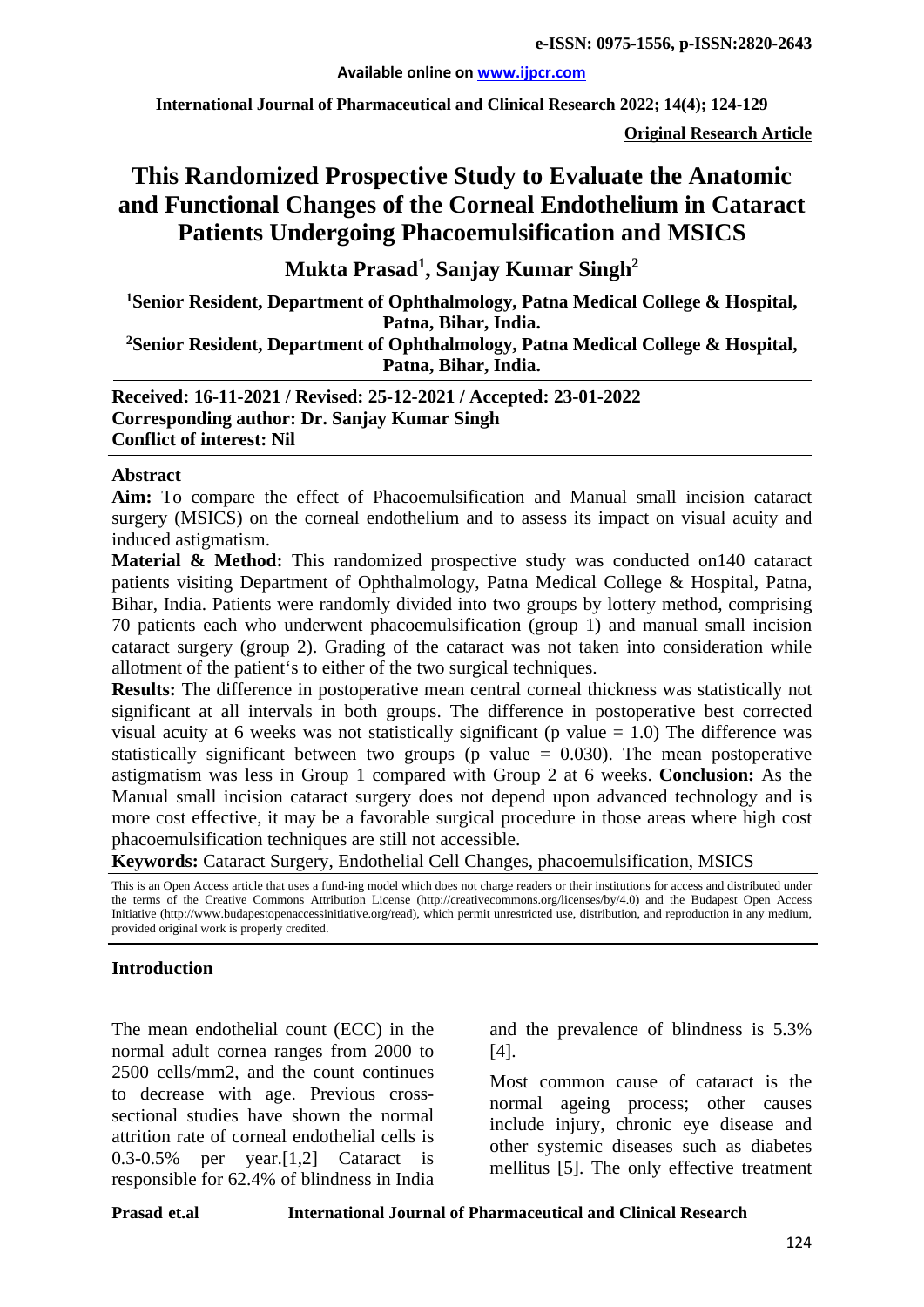of cataract is to remove the opacified lens surgically. No diet or medication can stop cataract formation. Cataract surgery aims to improve vision and thereby the quality of life of affected people [6].

In developing countries such as India, where there is a cataract backlog, MSICS with intraocular lens (IOL) implantation promises to be a viable cost-effective alternative to phacoemulsification.[7].With approximately 6 million cataract surgeries being performed in India every year, it is important to determine the safest surgical technique for the cataract surgery.

Thus, this study aims to compare the effect of Phacoemulsification and Manual small incision cataract surgery (MSICS) on the corneal endothelium and to assess its impact on visual acuity and induced astigmatism.

# **Material & Method:**

This randomized prospective study was conducted on140 cataract patients visiting Department of Ophthalmology, Patna Medical College & Hospital, Patna, Bihar, India for 1 year

Patients were randomly divided into two groups by lottery method, comprising 70 patients each who underwent phacoemulsification (group 1) and manual small incision cataract surgery (group 2). Grading of the cataract was not taken into consideration while allotment of the patient's to either of the two surgical techniques. Patients with senile cataract or presenile cataract of nuclear grade 2, 3 and 4 according to the LOCS III classification between the age group of 35-75 years, medically fit for cataract surgery under local anesthesia and patients with normal corneal endothelium were included in the study.

Patients with brown cataract, traumatic cataract, any corneal dystrophy and degenerations, past history of corneal or intraocular surgery, ocular diseases like glaucoma and uveitis and intraoperative complications i.e. posterior capsular rupture, vitreous loss were excluded from the study.

The technique used in Manual small incision cataract surgery and phacoemulsification met the accepted standards worldwide.

A written informed consent was taken in patient's vernacular language. All surgeries were performed by single surgeon and same type of single piece foldable hydrophilic posterior chamber intraocular lens was implanted. All patients underwent complete ophthalmic examination followed by measurement of central corneal thickness, endothelial cell count (specular microscopy) and pentacam study to know the corneal topography was performed preoperatively and postoperatively at day 1, day 7, and day 28 and on 42nd day. Best corrected visual acuity was recorded at 6 weeks.

All the parameters were tabulated and data analysis was performed using statistical package for the social sciences, version 21.0 for windows (IBM corp. SPSS, 2012, Armonk, NY) applying Chi square test, student unpaired sample t test and paired sample t test. P value  $\langle 0.05 \rangle$  was considered statistically significant. The operative technique used in both procedures met the surgical standards prevalent worldwide.

## **Results:**

The mean preoperative endothelial cell count in group 1 was  $2672.2 \pm 344.8$ cells/mm2. Postoperatively on day 1, the mean endothelial cell count was reduced to 2481.8±368.8 cells/mm2. In group 2 the mean preoperative endothelial cell count was 2660.8±277.0 cells/mm2. (Table 1).

In group 1, the mean baseline central corneal thickness before surgery was 0.58±0.04 mm, which increased to 0.66±0.06 mm a day after surgery and in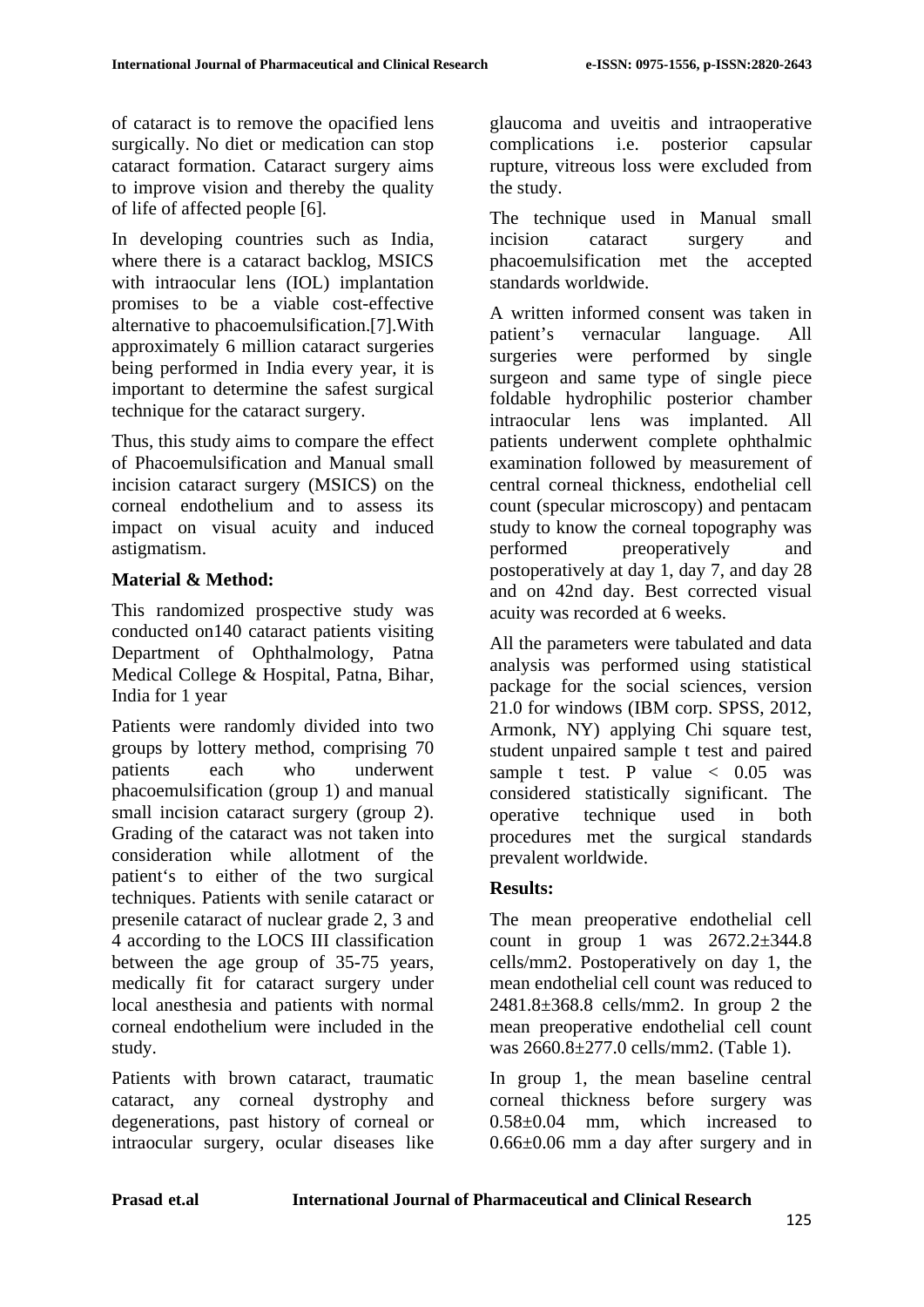group 2, it was 0.50\_0.04 mm before surgery which increased to 0.55\_0.04 mm a day after surgery. The mean central corneal thickness was reduced closest to the preoperative value at day 42 in both the groups with a mean of  $0.51\pm0.03$  mm in group 1 and  $0.51 \pm 0.03$  mm in group 2. The difference in postoperative mean central corneal thickness was statistically not significant at all intervals in both groups.(Table 2).

In group 1, 68 cases and in group 2, 69 cases each had postoperative best corrected visual acuity better than 6/18.

The difference in postoperative best corrected visual acuity at 6 weeks was not statistically significant (p value  $= 1.0$ ) (Table 3).

The difference in mean endothelial cell loss was not significant at different postoperative intervals in both the groups  $(p > 0.05)$ . (Figure 1).

The difference was statistically significant between two groups (p value  $= 0.030$ ). The mean postoperative astigmatism was less in Group 1 compared with Group 2 at 6 weeks. (Figure 2)

| Groups     | Preoperative<br>Endothelial<br>Cell count | Postoperative Endothelial Cell count Mean $\pm$ S.D |                    |                    |                    |  |
|------------|-------------------------------------------|-----------------------------------------------------|--------------------|--------------------|--------------------|--|
|            | $Mean \pm S.D$                            | Day $1$                                             | Day 7              | Day 28             | Day 42             |  |
| Group      | $2672.2 \pm 344.8$                        | $2481.8 \pm 368.8$                                  | 2381.9±402.1       | $2270.7 \pm 370.5$ | $2182.6 \pm 333.6$ |  |
| Group<br>2 | $2660.8 \pm 277.0$                        | $2431.7 \pm 244.1$                                  | $2302.7 \pm 299.0$ | $2283.7 \pm 261.2$ | $2118.4 \pm 227.8$ |  |
| p-value    | $0.721$ (NS)                              | $0.6812$ (NS)                                       | $0.792$ (NS)       | $0.762$ (NS)       | $0.778$ (NS)       |  |

## **Table 2: Postoperative Mean central corneal thickness (mm)**

| Groups    | Postoperative Mean central corneal thickness $\pm$ S.D.(mm) |                 |                 |                 |  |
|-----------|-------------------------------------------------------------|-----------------|-----------------|-----------------|--|
|           | Day 1                                                       | Day 7           | Day 28          | Day 42          |  |
| Group 1   | $0.66 \pm 0.06$                                             | $0.62 \pm 0.05$ | $0.60 \pm 0.04$ | $0.55 \pm 0.03$ |  |
| Group 2   | $0.61 \pm 0.05$                                             | $0.60 \pm 0.05$ | $0.58 \pm 0.04$ | $0.51 \pm 0.03$ |  |
| 'p' value | $0.392$ (NS)                                                | $0.891$ (NS)    | $0.308$ (NS)    | $0.290$ (NS)    |  |

## **Table 3: Postoperative best corrected visual acuity at 6 weeks**

| Best Corrected visual acuity (BCVA) | Group 1        | Group 2 |
|-------------------------------------|----------------|---------|
| $VA \leq 6/18$                      |                |         |
| VA > 6/18                           | 68             | 69      |
| p-value                             | $0.001$ (Sig.) |         |
| Df                                  |                |         |
| 'p' value                           |                |         |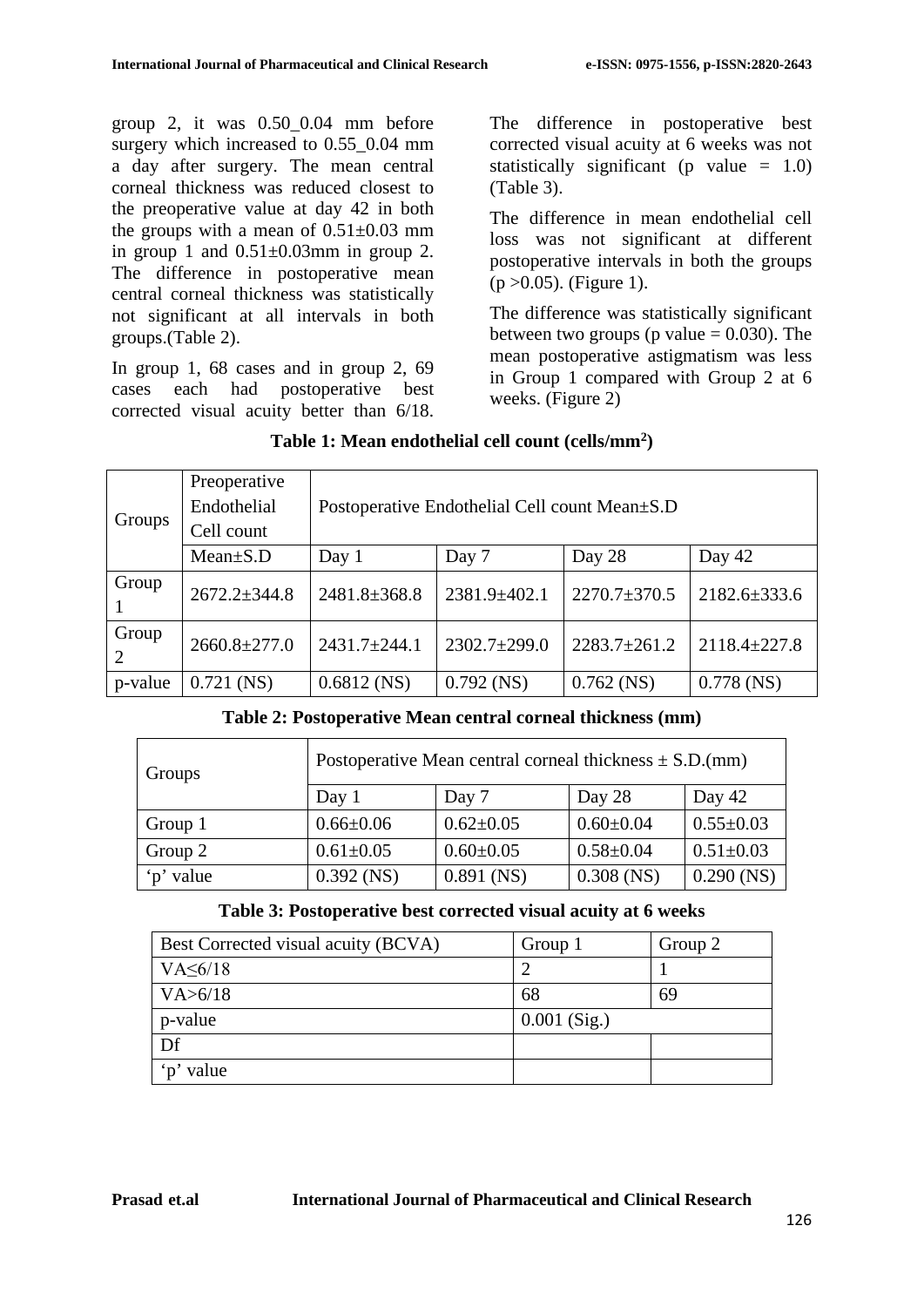

Mean postoperative Astigmatism  $0.45$ 0.39  $0.4$  $0.35$  $0.3$  $0.25$  $0.25$  $02$  $0.15$  $0<sub>1</sub>$  $0.05$  $\mathbf 0$ Group 1 Group<sub>2</sub>

**Figure 1: Postoperative mean endothelial cell loss (cells/mm2)**

**Figure 2: Mean postoperative Astigmatism (In diopters)**

## **Discussion:**

Manual small–incision techniques are gaining popularity as quick, relatively inexpensive techniques for large‑scale cataract management in the developing world. Phacoemulsification has been shown to be safe for the corneal endothelium.[8-10] However, postoperative visual acuity and complication rates are the same phacoemulsification and SICS.[11]

A study by Ganekal S et al. who compared the morphological and functional endothelial changes after phacoemulsification versus MSICS and found that at the end of 6 weeks the endothelial changes were not statistically significant between the 2 groups.[12]Various other studies also comparing the endothelial cell loss at 6 weeks between phacoemulsification and manual small incision cataract surgery concluded statistically insignificant difference between the two groups.[13-15]

A study comparing phacoemulsification and conventional ECCE[7] reported a 10% reduction in endothelial cells in both groups. In a study comparing endothelial cell loss after conventional ECCE, MSICS, and phacoemulsification,[8] the ECC decreased by 4.72%, 4.21%, and 5.41%, respectively, with no significant difference between the three groups. Another study evaluated [9]endothelial cell damage after phacoemulsification and planned ECCE with different capsulotomy techniques. The mean cell loss was 11.8% in the phacoemulsification group, 12.8% in the ECCE group that underwent CCC and 10.1% in the ECCE group that underwent letterbox capsulotomy. The occurrence of posterior capsular rupture and vitreous loss at surgery leads to a statistically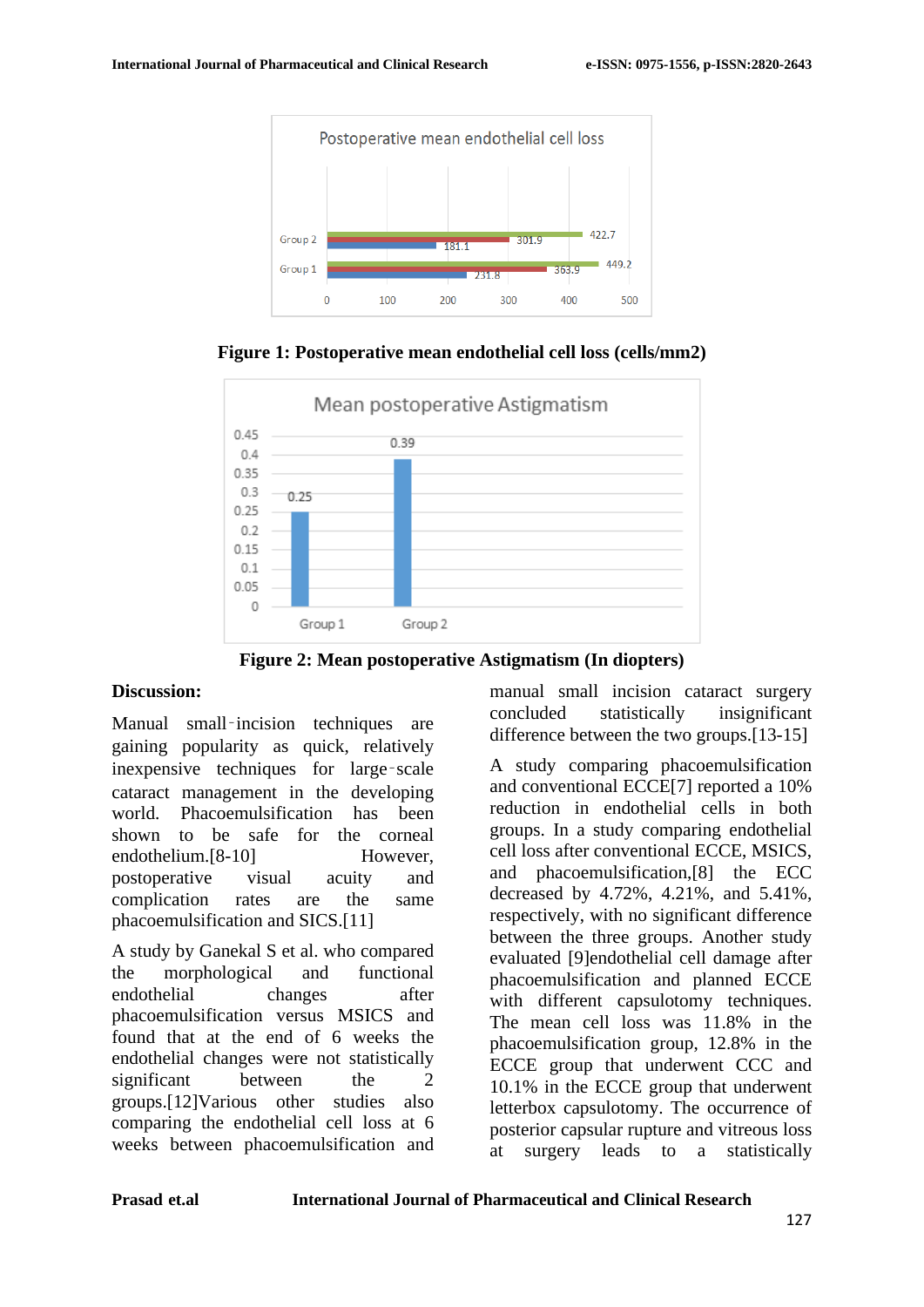significantly higher endothelial cell loss  $(18.9\% \text{ vs. } 11.5\%; P = 0.003)$ .[8]

In both the groups, 68 and 69 cases respectively had postoperative best corrected visual acuity better than 6/18. The difference in postoperative best corrected visual acuity at 6 weeks was not statistically significant (p value>0.05).[16] The result of this study is comparable with numerous studies. In a study by Gogate et al.[14] the corrected distance visual acuity at 6 weeks was better than 6/18 in 98.5% of patient's eyes in the phacoemulsification group and 97.3% of patient's eyes in the SICS group. Thus, there was no statistically significant difference in visual acuity between phacoemulsification and SICS. Similar results were found in a study by Ashok Rathi et al as there was no statistically significant difference between the MSICS &Phacoemulsification in terms of BCVA at post-operative 1 month.

A study conducted by Harakuni U et al. which observed SIA on 45th postoperative day in SICS group was +0.05 while in phaco group was  $-0.53$  and this difference was statistically significant. SIA in phaco group was less compared to SICS group, showing phacoemulsification induced less postoperative astigmatism.[17]Study conducted by Khalaf M. et al. observed, at 3 months follow-up, the mean SIA was 2.08 in phaco group and in SICS group it was 2.96.[18,19]

## **Conclusion:**

As the Manual small incision cataract surgery does not depend upon advanced technology and is more cost effective, it may be a favorable surgical procedure in those areas where high cost phacoemulsification techniques are still not accessible.

## **References:**

- 1. Yee RW, Matsuda M, Schultz RO, Edelhauser HF. Changes in the normal corneal endothelial cellular pattern as a function of age. Curr Eye Res 1985;4:671‑8.
- 2. Carlson KH, Bourne WM, McLaren JW, Brubaker RF. Variations in human corneal endothelial cell morphology and permeability to fluorescein with age. Exp Eye Res 1988;47:27‑41.
- 3. Murthy GV, Gupta SK, Bachani D, Jose R, John N. Current estimates of blindness in India. Br J Ophthalmol. 2005;89:257-260.
- 4. Baltussen R, Sylla M, Mariotti SP. Cost-effectiveness analysis of cataract surgery: A global and regional analysis. Bull World Health Organ.2004;82:338-345.
- 5. Danquah L, Kuper H, Eusebio C, Rashid MA, Bowen L, Foster A et al. The long term impact of cataract surgery on quality of life, activities and poverty: Results from a six year longitudinal study in Bangladesh and the Philippines. PloS One.2014;9:e94140.
- 6. Minassian DC, Rosen P, Dart JK, Reidy A, Desai P, Sidhu M. Extracapsular cataract extraction compared with small incision surgery by phacoemulsification: a randomised trial. Br J Ophthalmol.2001;85: 822- 829.
- 7. Muralikrishnan R, Venkatesh R, Prajna V, Frick K. Economic cost of cataract surgery procedures in an established eye care centre in Southern India. Ophthal Epidemiol. 2004;11(5):369– 80.
- 8. George R, Rupauliha P, Sripriya AV, Rajesh PS, Vahan PV, Praveen S. Comparison of endothelial cell loss and surgically induced astigmatism following conventional extracapsular cataract surgery, manual small– incision surgery and